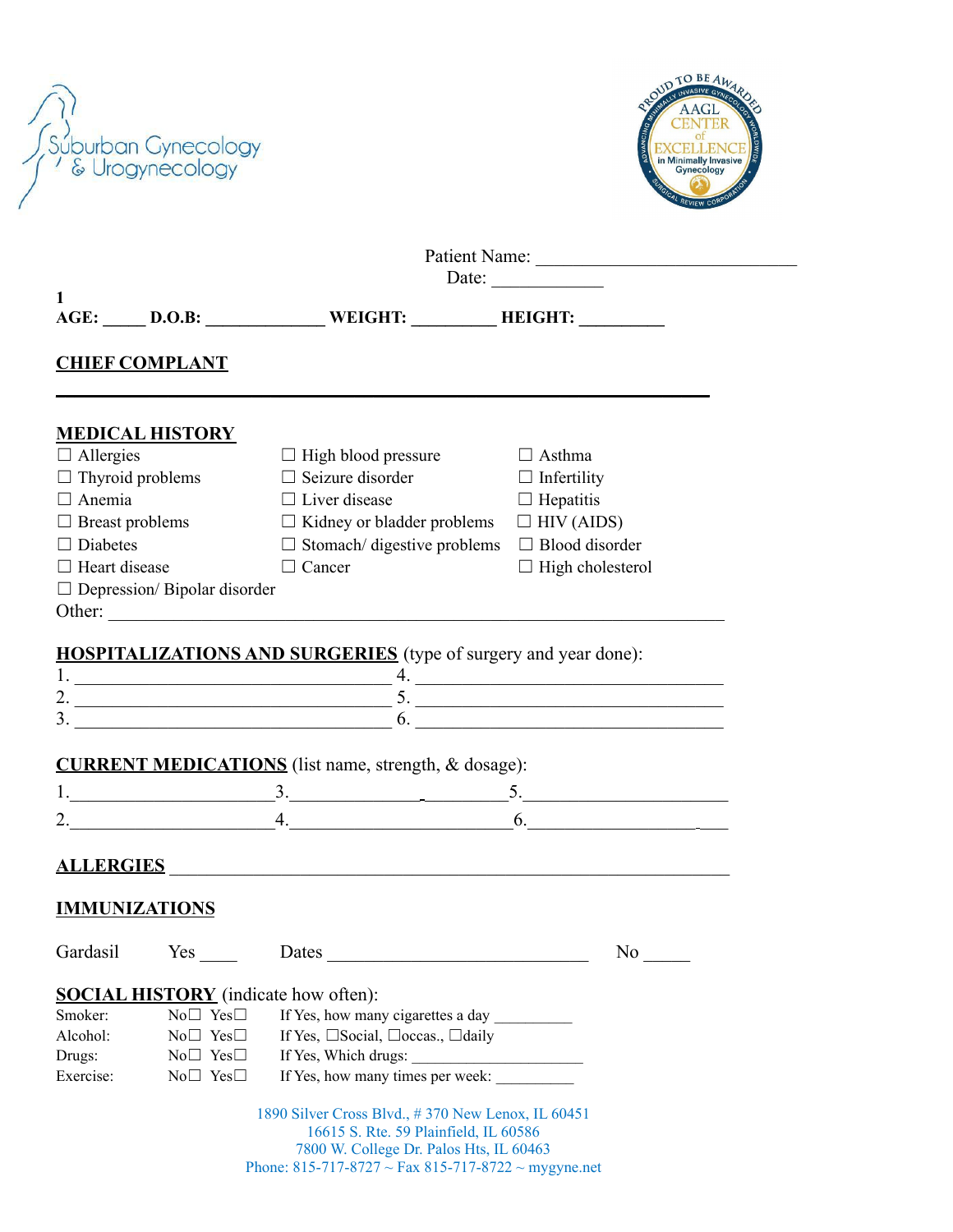



Patient Name: Date: \_\_\_\_\_\_\_\_\_\_\_\_

**GYNECOLOGIC HISTORY** (Please indicate if "yes" or "no" along with dates and duration of all that apply):

| Abnormal menstrual bleeding: $N_0 \Box$ Yes $\Box$ Heavy Periods? No $\Box$ Yes $\Box$<br>Have you ever had abnormal Pap smear results: $N_0 \Box$ Yes $\Box$<br>$\circ$<br>$\circ$<br>Have you ever had abnormal mammogram results: No $\Box$ Yes $\Box$<br>$\circ$ |                        |
|----------------------------------------------------------------------------------------------------------------------------------------------------------------------------------------------------------------------------------------------------------------------|------------------------|
|                                                                                                                                                                                                                                                                      |                        |
|                                                                                                                                                                                                                                                                      |                        |
|                                                                                                                                                                                                                                                                      |                        |
|                                                                                                                                                                                                                                                                      |                        |
|                                                                                                                                                                                                                                                                      |                        |
|                                                                                                                                                                                                                                                                      |                        |
|                                                                                                                                                                                                                                                                      |                        |
| $\circ$                                                                                                                                                                                                                                                              |                        |
| Any abnormal vaginal discharge: No□ Yes□ If yes, how long: ______________________                                                                                                                                                                                    |                        |
| Are you currently sexually active: $N_0 \Box$ Yes $\Box$<br>0                                                                                                                                                                                                        |                        |
| Are you on any birth control: $No \Box$ Yes $\Box$ If Yes, which one:<br>0                                                                                                                                                                                           |                        |
| Any history of sexually transmitted diseases (STD): $No \Box Yes \Box$                                                                                                                                                                                               |                        |
| If Yes, Which one(s): $\qquad \qquad$<br>$\circ$                                                                                                                                                                                                                     |                        |
| Problems with sexual function/arousal: $No \Box Yes \Box$                                                                                                                                                                                                            |                        |
| $\circ$                                                                                                                                                                                                                                                              |                        |
| Do you experience pelvic pain with                                                                                                                                                                                                                                   |                        |
| Intercourse                                                                                                                                                                                                                                                          | $\Box$ Bowel Movements |
| $\Box$ Menstrual pains that impact your life                                                                                                                                                                                                                         |                        |

 Silver Cross Blvd., # 370 New Lenox, IL 60451 S. Rte. 59 Plainfield, IL 60586 W. College Dr. Palos Hts, IL 60463 Phone: 815-717-8727 ~ Fax 815-717-8722 ~ mygyne.net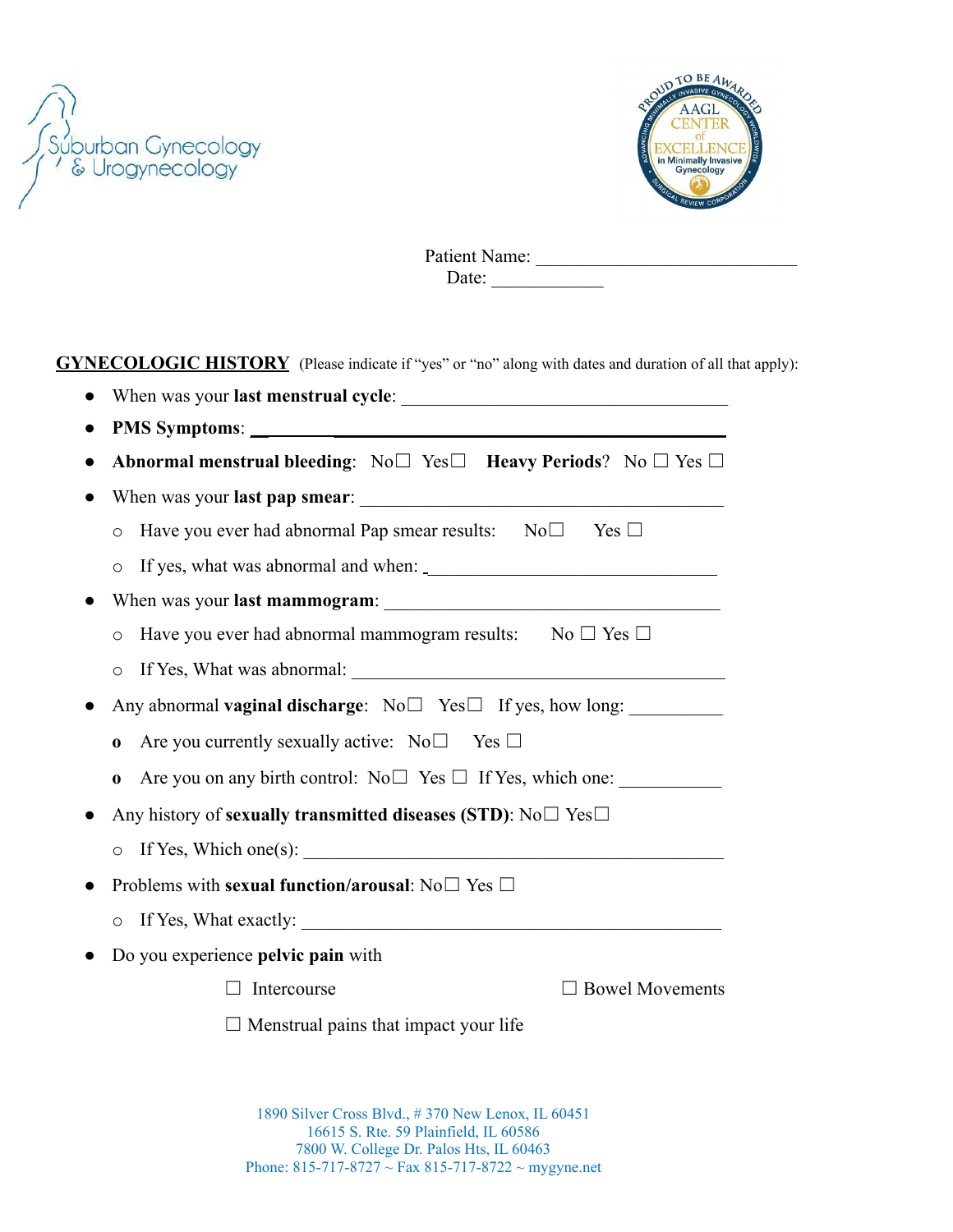



Patient Name: \_\_\_\_\_\_\_\_\_\_\_\_\_\_\_\_\_\_\_\_\_\_\_\_\_\_\_\_ Date:  $\qquad \qquad$ 

### **OBSTETRICAL HISTORY:**

- **Have you ever been pregnant**? No☐ Yes ☐ If Yes, how many times: How many living children? How many deliveries by: C- Section: \_\_\_\_\_ Vaginal birth: \_ \_\_\_ \_
- **Are you planning on having children in the future?** No□ Yes□ Maybe □

#### **URINARY/BOWEL:**

- Do you have a history of **recurrent bladder infections**? No□ Yes □
- Do you currently have any of the following when urinating: Burning-  $\text{No} \square \text{Yes} \square$  Frequency-  $\text{No} \square \text{Yes} \square$  Urgency-  $\text{No} \square \text{Yes} \square$
- Do you currently have any involuntary **loss of urine** upon: Sneezing-  $No \Box Yes \Box Coughing- No \Box Yes \Box Running- No \Box Yes \Box$
- **●** Do you experience **involuntary loss of gas or stool**: ☐ No ☐ Yes

#### **FAMILY HISTORY**: **Please specify**

(Ex: heart disease, diabetes, high blood pressure, breast disease, cancer):

| <b>Breast Cancer:</b>        |                                                                                                                                                                                                                                    |  |
|------------------------------|------------------------------------------------------------------------------------------------------------------------------------------------------------------------------------------------------------------------------------|--|
|                              | <b>Ovarian Cancer:</b> New York 2014 19:00 and 2014 19:00 and 2014 19:00 and 2014 19:00 and 2014 19:00 and 2014 19:00 and 2014 19:00 and 2014 19:00 and 2014 19:00 and 2014 19:00 and 2014 19:00 and 2014 19:00 and 2014 19:00 and |  |
|                              |                                                                                                                                                                                                                                    |  |
| <b>Stomach/Colon Cancer:</b> |                                                                                                                                                                                                                                    |  |

 Silver Cross Blvd., # 370 New Lenox, IL 60451 S. Rte. 59 Plainfield, IL 60586 W. College Dr. Palos Hts, IL 60463 Phone:  $815-717-8727 \sim$  Fax  $815-717-8722 \sim$  mygyne.net